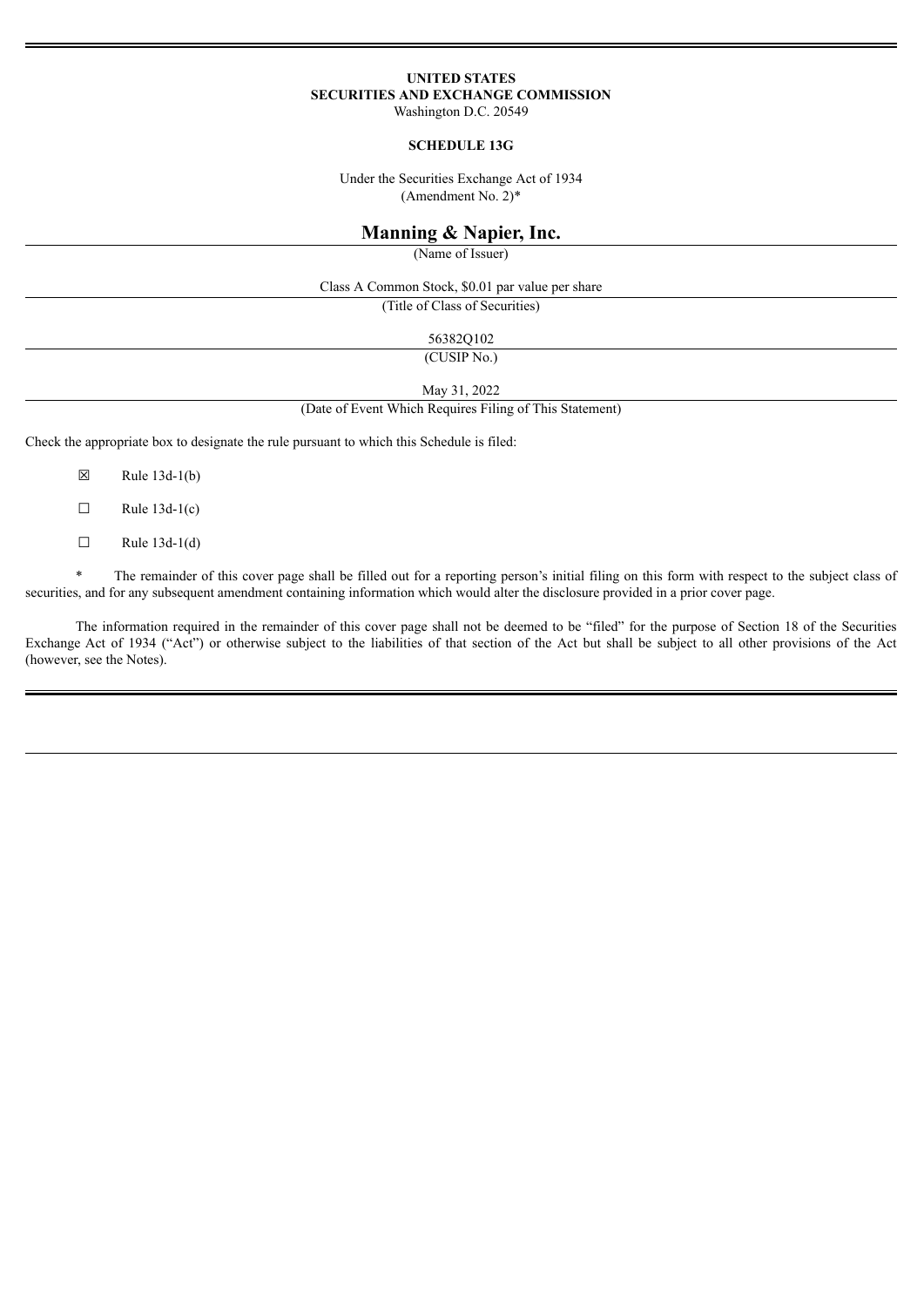| 1)  | Name of Reporting Persons.<br>I.R.S. Identification No.                                         | WEG Consolidated, LLC<br>87-2176320 |         |  |
|-----|-------------------------------------------------------------------------------------------------|-------------------------------------|---------|--|
| 2)  | Check the Appropriate Box if a Member of a Group (See Instructions)<br>(a)<br>$(b)$ $\boxtimes$ |                                     |         |  |
| 3)  | SEC Use Only                                                                                    |                                     |         |  |
| 4)  | Citizenship or Place of Organization<br>Delaware                                                |                                     |         |  |
|     | Number of                                                                                       | 5) Sole voting power                | 118,441 |  |
|     | Shares Beneficially<br>Owned by<br>Each Reporting<br>Person<br>With                             | 6) Shared voting power              | None    |  |
|     |                                                                                                 | 7) Sole dispositive power           | 118,441 |  |
|     |                                                                                                 | 8) Shared dispositive power         | None    |  |
| 9)  | Aggregate Amount Beneficially Owned by Each Reporting Person                                    | 118,441                             |         |  |
| 10) | Check if the Aggregate Amount in Row (9) Excludes Certain Shares (See Instructions) $\Box$      |                                     |         |  |
| 11) | Percent of Class Represented by Amount in Row (9)                                               | 0.62%                               |         |  |
| 12) | Type of reporting person.                                                                       | HC                                  |         |  |
|     |                                                                                                 | $\overline{c}$                      |         |  |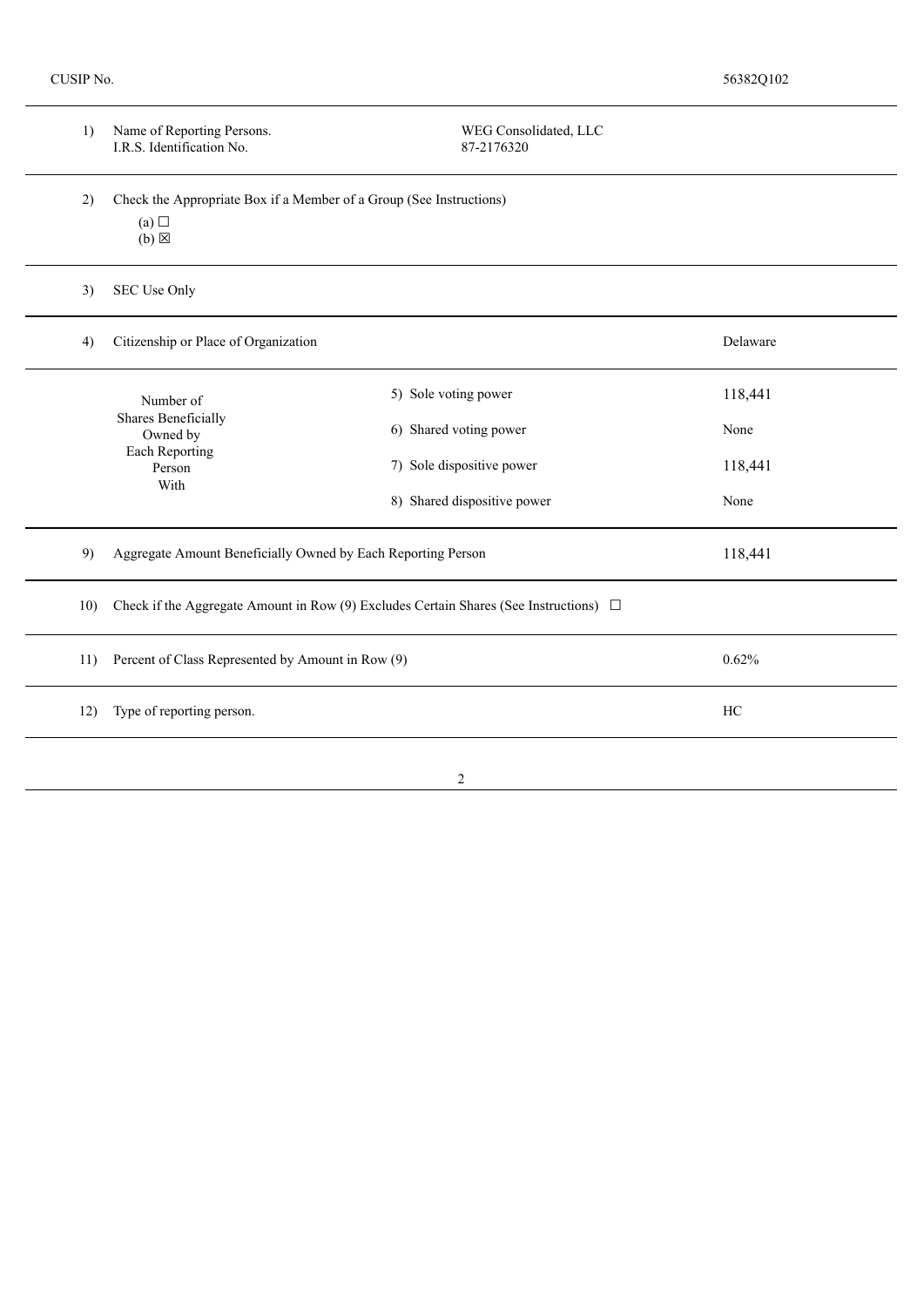| Item $1(a)$ | Name of Issuer:                                              |
|-------------|--------------------------------------------------------------|
|             | Manning & Napier, Inc.                                       |
| Item $1(b)$ | Address of Issuer's Principal Executive Offices:             |
|             | 290 Woodcliff Drive, Fairport, NY 14450                      |
| Item $2(a)$ | Name of Person Filing:                                       |
|             | WEG Consolidated, LLC                                        |
| Item $2(b)$ | Address of Principal Business Office or, if none, Residence: |
|             | 505 North Hwy 169, Suite 900, Plymouth, MN 55441             |
| Item $2(c)$ | Citizenship:                                                 |
|             | Delaware                                                     |
| Item $2(d)$ | Title of Class of Securities:                                |
|             | Class A Common Stock, \$0.01 par value per share             |
| Item $2(e)$ | <b>CUSIP</b> Number:                                         |
|             | 56382Q102                                                    |
|             |                                                              |

3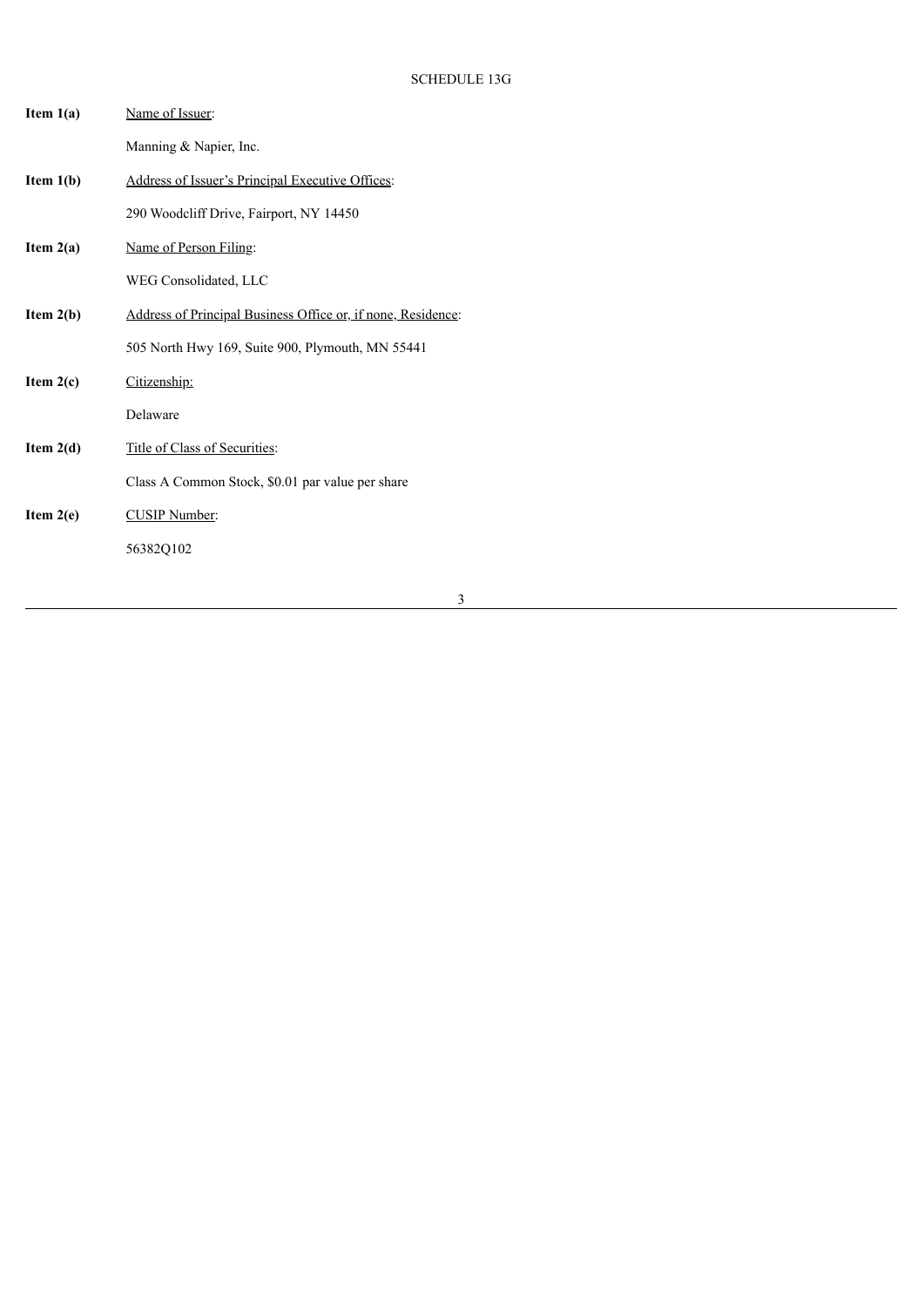| Item 3. If this statement is filed pursuant to $\S$ \$240.13d-1(b) or 240.13d-2(b) or (c), check whether the person filing is a: |     |        |                                                                                                                                                                 |  |
|----------------------------------------------------------------------------------------------------------------------------------|-----|--------|-----------------------------------------------------------------------------------------------------------------------------------------------------------------|--|
| (a)                                                                                                                              |     | $\Box$ | Broker or dealer registered under section 15 of the Act (15 U.S.C. 780).                                                                                        |  |
|                                                                                                                                  | (b) | $\Box$ | Bank as defined in section $3(a)(6)$ of the Act (15 U.S.C. 78c).                                                                                                |  |
| (c)                                                                                                                              |     | $\Box$ | Insurance company as defined in section $3(a)(19)$ of the Act (15 U.S.C. 78c).                                                                                  |  |
|                                                                                                                                  | (d) | $\Box$ | Investment company registered under section 8 of the Investment Company Act (15 U.S.C. 80a-8).                                                                  |  |
| (e)                                                                                                                              |     | $\Box$ | An investment adviser in accordance with $\S 240.13d-1(b)(1)(ii)(E)$ .                                                                                          |  |
| (f)                                                                                                                              |     | $\Box$ | An employee benefit plan or endowment fund in accordance with $\S 240.13d-1(b)(1)(ii)(F)$ .                                                                     |  |
|                                                                                                                                  | (g) | ⊠      | A parent holding company or control plan, in accordance with $\S 240.13d-1(b)(1)(ii)(G)$ . (Note: See Item 7).                                                  |  |
|                                                                                                                                  | (h) | $\Box$ | A savings association as defined in section 3(b) of the Federal Deposit Insurance Act (12 U.S.C. 1813).                                                         |  |
| (i)                                                                                                                              |     | $\Box$ | A church plan that is excluded from the definition of an investment company under section $3(c)(14)$ of the Investment<br>Company Act of 1940 (15 U.S.C. 80a-3) |  |
| (j)                                                                                                                              |     | $\Box$ | A non-U.S. institution in accordance with $\S 240.13d-1(b)(1)(ii)(J)$ .                                                                                         |  |
| (k)                                                                                                                              |     | $\Box$ | Group, in accordance with $\S 240.13d-1(b)(1)(ii)(J)$ .                                                                                                         |  |

#### **Item 4. Ownership.**

Reference is made to Items 5-9 and 11 on the cover pages of this filing.

#### **Item 5. Ownership of Five Percent or Less of a Class.**

If this statement is being filed to report the fact that as of the date hereof the reporting person has ceased to be the beneficial owner of more than five percent of the class of securities, check the following:  $\boxtimes$ 

#### **Item 6. Ownership of More than Five Percent on Behalf of Another Person.**

Various persons, including separate client accounts for which Wealth Enhancement Advisory Services, LLC acts as investment adviser, have the right to receive or the power to direct the receipt of dividends from, or the proceeds from the sale of, the securities that are the subject of this Schedule. Not more than 5% of the class of securities that is the subject of this schedule is owned by any one client advised by Wealth Enhancement Advisory Services, LLC.

4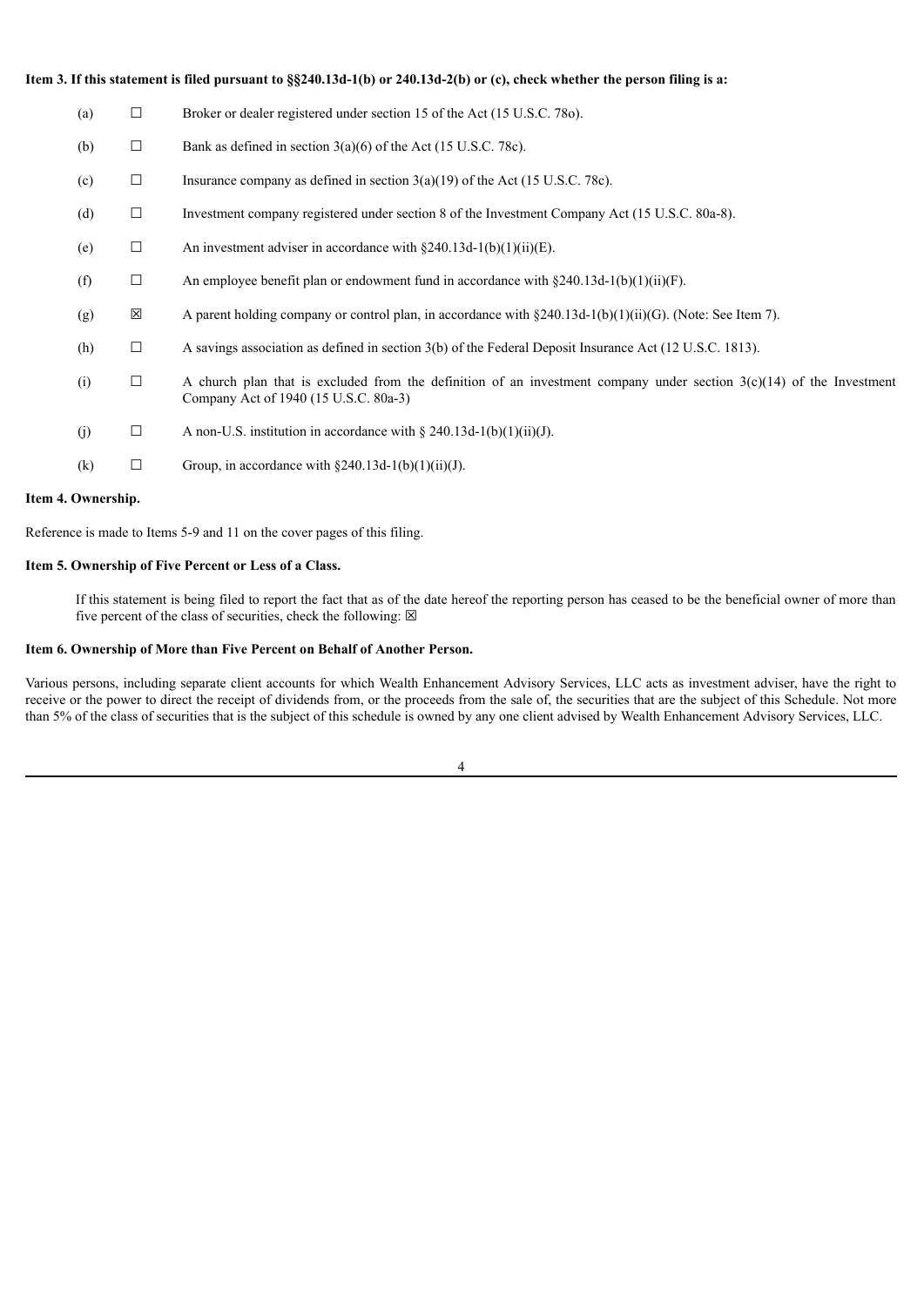### Item 7. Identification and Classification of the Subsidiary Which Acquired the Security Being Reported on By the Parent Holding Company or **Control Person.**

Please see Exhibit A.

**Item 8. Identification and Classification of Members of the Group.**

Not applicable.

#### **Item 9. Notice of Dissolution of Group.**

Not applicable.

### **Item 10. Certification.**

By signing below I certify that, to the best of my knowledge and belief, the securities referred to above were acquired and are held in the ordinary course of business and were not acquired and are not held for the purpose of or with the effect of changing or influencing the control of the issuer of the securities and were not acquired and are not held in connection with or as a participant in any transaction having that purpose or effect.

### **SIGNATURE**

After reasonable inquiry and to the best of my knowledge and belief, I certify that the information set forth in this statement is true, complete and correct.

Date: June 8, 2022

WEG Consolidated, LLC

/s/ Kelly Windorski Name: Kelly Windorski Title: Chief Financial Officer

5